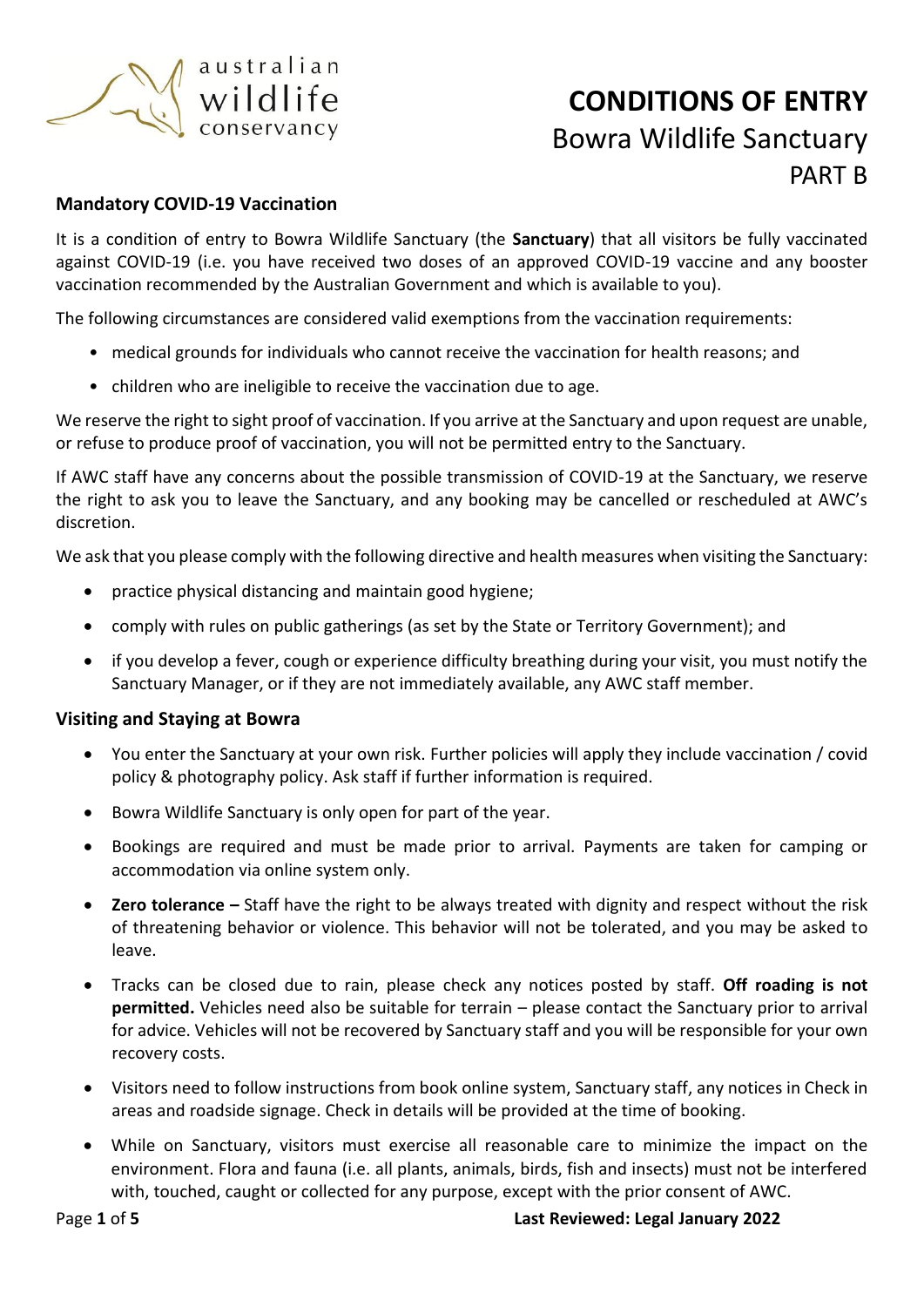

- Pets are not permitted on Sanctuary.
- Firearms, poison, chemicals, traps or other equipment used to catch animals (i.e. fishing rods) are not permitted on Sanctuary.
- You must be self-sufficient with food, water (only untreated bore water available) and fuel for the duration of your stay.
- Camping is only permitted within the designated campgrounds.
- No fires or generators are permitted.
- Please take all rubbish, **including food scraps**, with you at the end of your stay.
- Visitors must comply with Sanctuary staff instructions and directions at all times.
- All visitors on Sanctuary are expected to act in a respectful manner towards Sanctuary staff, other visitors and AWC reserves the right to evict.

### **Commercial Operators**

- Should the purpose of your visit be commercial including, but not limited to, travel, accommodation, bird watching and identification, photography and/or tuition, you must notify the AWC Sanctuary Manager at the time of making your booking (either for camping or day entry).
- At time of making the booking all commercial operators must provide business and contact details, and a copy of your current public liability insurance (form to be completed will be supplied).
- Your booking confirmation is a declaration of agreement to these conditions of entry. These include the guidelines surrounding photography, where the requirement to obtain permission to use images or footage from Bowra also applies to any use of images in promotional material. Please contact us for further information.

### **Travelling on Sanctuary**

- 4WD vehicles are recommended. All roads on the property are dirt and can be dusty in dry conditions and very muddy and at times impassable when wet; rainfall may close the sanctuary tracks. Vehicles over four tonnes and some 2WD vehicles are not suitable for the tracks
- Vehicles must be washed down upon arrival at Bowra.
- Vehicles must be driven at a speed appropriate to the conditions and must not exceed 30 km/h. Speed near buildings must not exceed 10 km/h.
- Bowra has a few roads and tracks that are closed to visitors. Please respect this and remain on designated tracks shown on the Bowra visitor Map only. No off-track driving at any time.
- The same safety rules that would apply on a public road apply when driving on Sanctuary. This includes all drivers being appropriately licensed, everyone wearing a seatbelt and remaining inside the vehicle at all times whilst the vehicle is moving.
- All gates should be left as found, whether open or closed.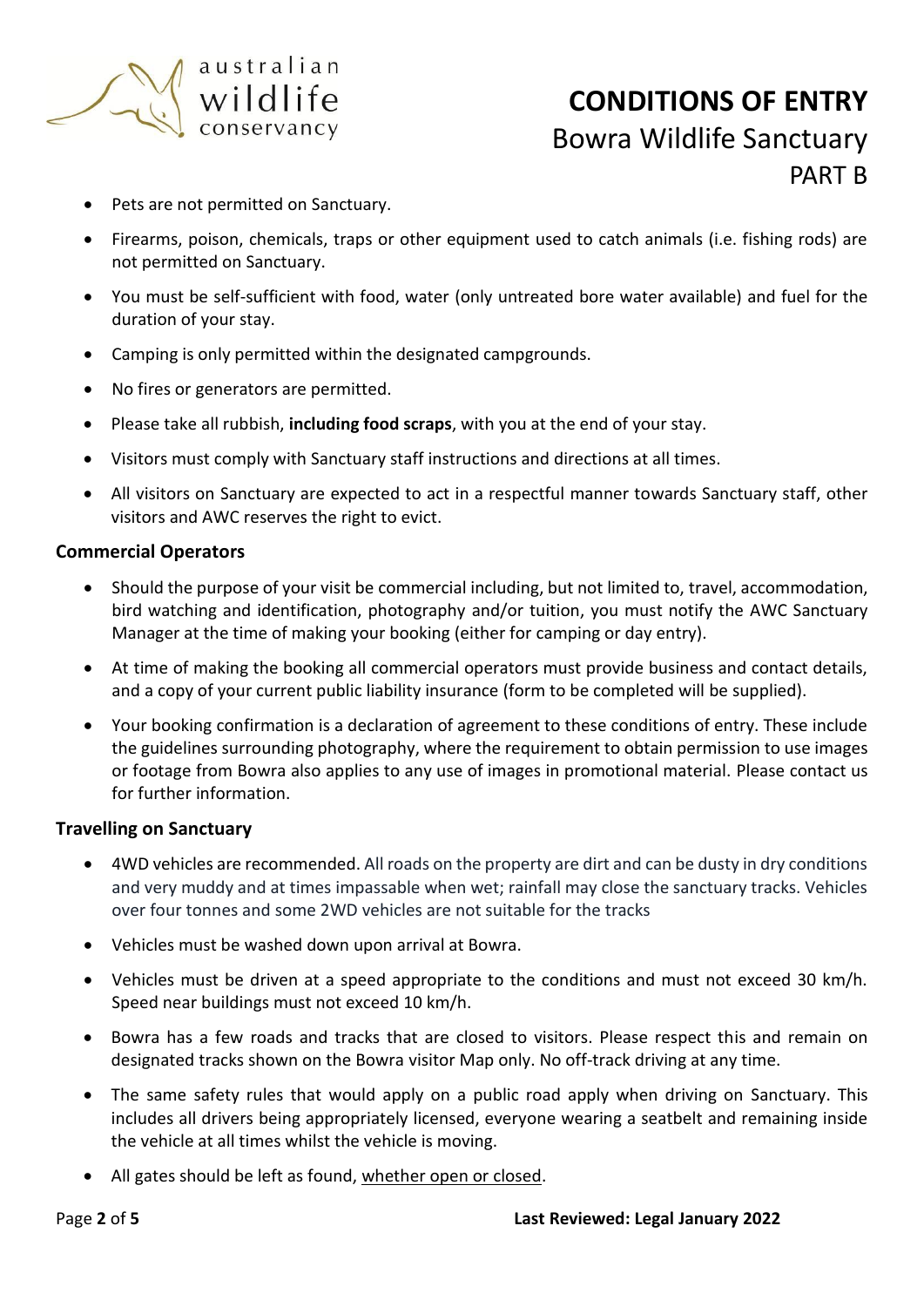

• You must not disturb, damage or remove any heritage or sacred sites or objects.

## **Safety Rules**

- All visitors must sign the **Visitor Log** (Part C) upon arrival.
- Children under 15 years must be under the direct supervision of an adult.
- Persons travelling away from the campsite are advised to carry a map, sufficient water (20 litres per vehicle with an additional 10 litres for every person above two years of age), spare food, first aid kit and means of communication.
- Before leaving your camp to go out onto the sanctuary, you are required to sign out and sign in on your return.
- No person shall enter the workshop or any non-accommodation related buildings or use any AWC machinery without the appropriate training and AWC sanctuary staff permission.
- Avoid camping under old, damaged or overhanging trees. Do not camp under trees.
- When raining vehicles must return to base immediately or remain stationary if unsafe until otherwise advised by staff, do not traverse through low lying areas or cross flooded creeks or channel crossings. Staff may cancel booking prior to arrival if rain is expected.
- If threatened by a large animal, keep your distance, do not interact and leave the area. Do not feed any animals.
- All wildfires and accidents must be reported immediately to the Sanctuary staff / AWC Regional Operations Manager or Bowra Volunteers. All persons on Sanctuary have a legal responsibility to report any hazards to AWC staff.
- You are the person primarily responsible for your own safety.

### **What to do in an emergency**

- Refer to **Emergency Procedures**, **Emergency Contact** (Part A2), **Map-Directions** (Part A3) Located in check in areas, accommodations & staff areas.
- Notify staff straight away.

### **Disclaimer**

- 1. There are risks inherent in entering the Sanctuary including, but not limited to:
	- Motor vehicle accidents and break downs;
	- Getting lost or stranded in remote areas;
	- Snake bites, heat stress, heat stroke (exposure);
	- Encountering large animals (for example, kangaroos, emus, dingoes);
	- bites, stings or allergies to food, plants or animals;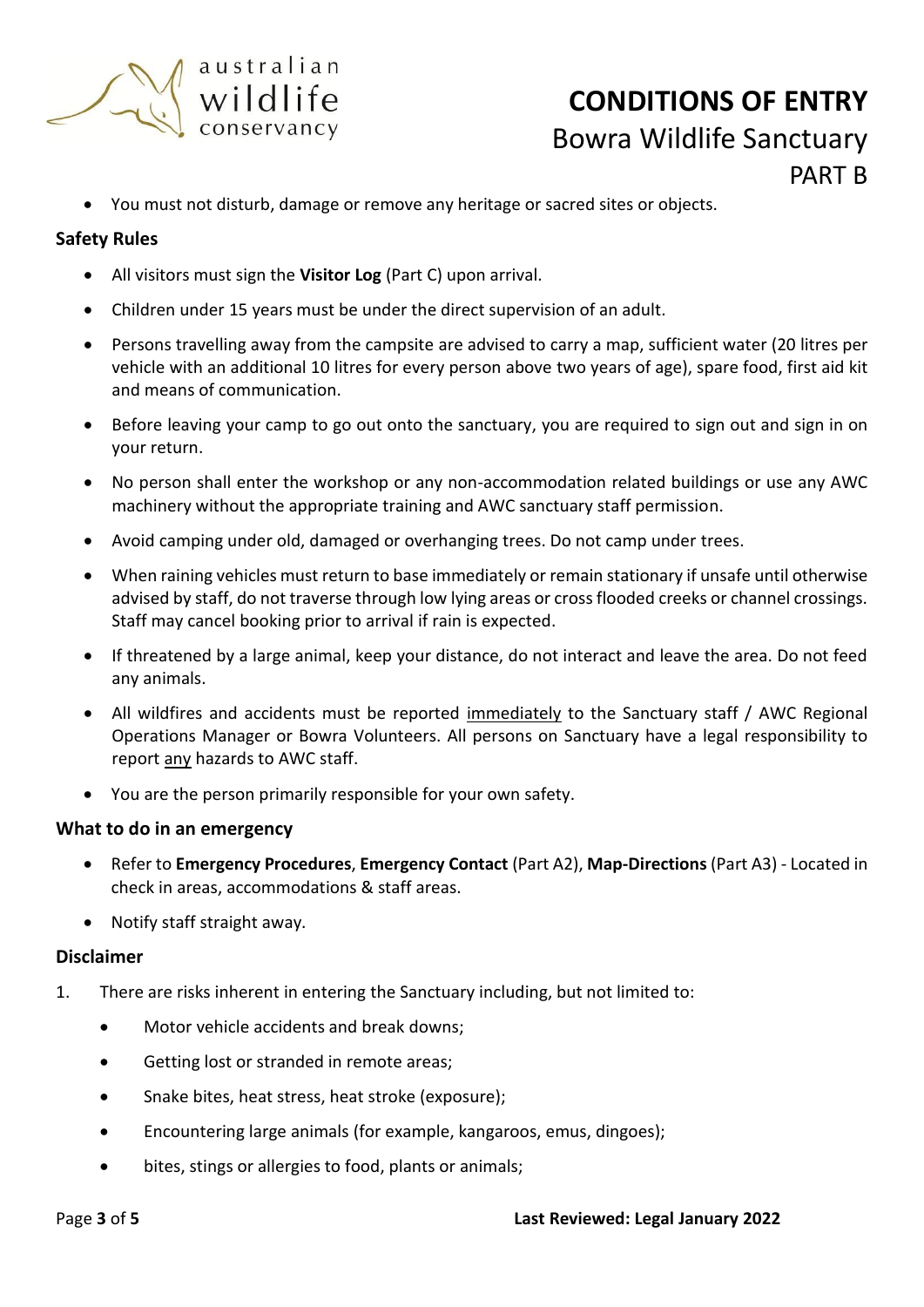

- risk of illness or injury from drinking untreated water;
- slipping, tripping and falling;
- falling tree branches; and
- encountering bush fires, wild fires and lightning strikes, flash flooding and drowning.

Please refer to the Safety Rules.

- 2. You, by your entry onto the Sanctuary, accept the inherent risks of which a prudent person should be aware. You must act in a responsible manner while on the Sanctuary.
- 3. AWC takes all reasonable steps to provide you with a safe and enjoyable environment. However, AWC will not be liable:
	- 3.1 to any person in respect of the loss of life or personal injury to any person, whether that loss, damage or personal injury is caused by any person's negligence (including the negligence of AWC) or otherwise; or
	- 3.2 for any direct, indirect or consequential loss (including economic loss), damage or theft of property however it arises (in negligence or otherwise) at the Sanctuary,

except where such injury, loss or damage is a direct result of a failure by AWC to comply with the consumer guarantees (in which case clause 5 will apply).

- 4. Under the Australian Consumer Law, visitors are entitled to the benefit of non-excludable consumer guarantees that apply to the provision of both goods and services. AWC will ensure that any goods and services supplied or provided to visitors in accordance with this agreement comply with these consumer guarantees.
- 5. Where it is fair and reasonable for AWC to limit its liability for consumer guarantees, AWC's liability for any failure to comply with the consumer guarantees shall be limited to (at AWC's option):
	- 5.1 In the case of goods, to resupplying those goods or paying the cost of repairing or replacing those goods; and
	- 5.2 In the case of services, to the resupply of the relevant services or payment of the cost of resupplying those services.
	- 6. Entry onto the Sanctuary is an acknowledgement of your acceptance of this disclaimer and AWC's conditions of entry.

### **Privacy**

AWC collects personal information to manage bookings, visitor safety and to process fees payable. AWC may use the information collected to provide ongoing promotional and educational materials and communications about our events, activities and fundraising initiatives.